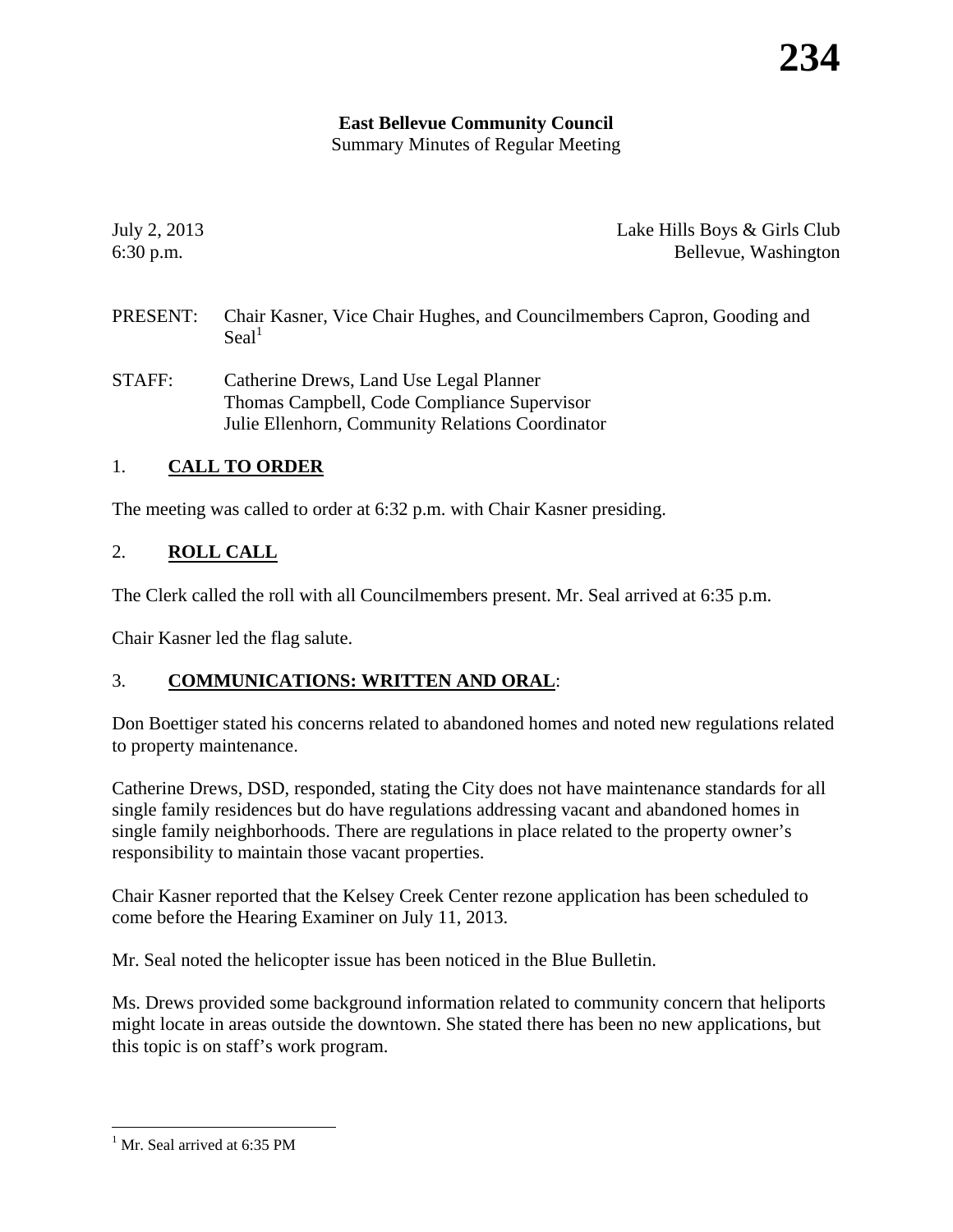Responding to Chair Kasner, Ms. Drews explained the timeline and work involved related to code amendments and mandated public processes. She noted the new hire of a planner to focus on writing code. The topic of heliports is on the active work-plan; however, the order in which projects are taken up depends on City Council prioritization.

## 4. **APPROVAL OF AGENDA**

Councilmember Capron moved to approve the agenda. Councilmember Hughes seconded the motion, which carried by a vote of 5-0.

## 5. **COURTESY PUBLIC HEARING**:

(a) Medical Cannabis Collective Gardens

Chair Kasner opened the courtesy hearing.

Catherine Drews provided the staff overview on the proposed Land Use Code amendments to impose permanent regulations for medical cannabis collective gardens. The proposal will limit the location of medical cannabis collective gardens to four land use districts, none of which currently are zoned in the East Bellevue Community Council area. The four districts are: (1) Light Industrial; (2) General Commercial; (3) Bel-Red General Commercial; and, (4) Medical Institution. Collective gardens would be prohibited in residential districts.

Ms. Drews walked Council through the new Code Section 20.20.526.

Responding to Mr. Kasner, Ms. Drews explained that the passage of I-502 does not change the medical cannabis provisions. The Washington State Liquor Control Board is in the process of developing regulations for recreational marijuana for growers/producers, processors, and retailers. Discussion with the City Council related to I-502 will begin July 15.

Continuing to respond to Mr. Kasner, Ms. Drews reviewed the public process and public response.

Mr. Hughes commented on the need for medical cannabis for those individuals with terminal illnesses and chronic pain. He opined that this proposed code amendment basically deterred the location of this type of facility in Bellevue.

Mr. Seal questioned the impact of locating this type of facility on future development in the Bel-Red. Ms. Drews stated the City would notify any new applicant that their project was within 1,000 feet of a marijuana dispensary.

Chair Kasner questioned, under the above scenario, would the dispensary be protected because it was there first. Ms. Drews confirmed.

Mr. Capron asked if there have been potential parcels identified that qualify for this use? Ms. Drews responded that there is a map of possible sites for medical marijuana collective gardens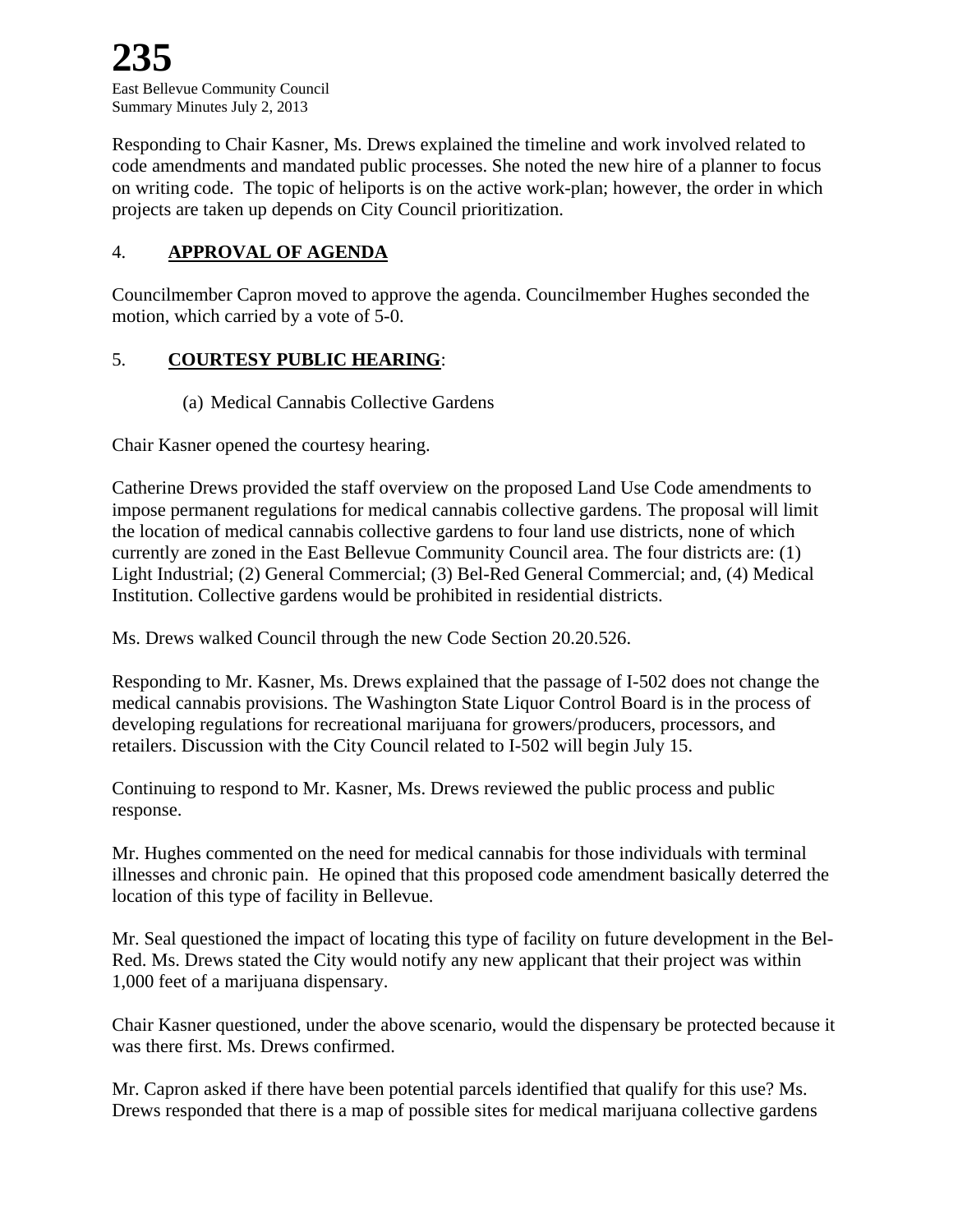that is available at Development Services. She stated that, although she does not know the exact number of potential sites, they are sprinkled throughout the City.

In response to Mr. Kasner, Ms. Drews stated this proposed Code amendment has been studied at the Planning Commission and is schedule for a public hearing on July  $24<sup>th</sup>$ . Staff hopes to present to the City Council this fall.

Mr. Gooding noted an article in the Wall Street Journal regarding marijuana use and its connection to schizophrenia.

Chair Kasner sought public comment and hearing none, closed the courtesy hearing.

## 6. **RESOLUTIONS**: None.

## 7. **REPORTS OF CITY COUNCIL, BOARDS, AND COMMISSIONS** None.

## 8. **DEPARTMENT REPORTS**: None.

## 9. **COMMITTEE REPORTS**:

(a) Community Council Business and New Initiatives

Councilmember Gooding observed that the plantings in Lake Hills were beginning to fill out.

Councilmember Seal reported his attendance at a transportation hearing regarding the reduction in transit service for the City of Bellevue.

Councilmember Hughes reported his attendance at the Lake Hills Neighborhood Association's meeting last week where Bellevue's Detective Chinn made a presentation on the rise of burglaries in Bellevue and the law of unintended consequence related to tighter regulation of prescription drugs. He noted that Oscar Del Moro also attended that meeting.

Chair Kasner attended the above meeting as well. He also attended the Eastside Transportation Association meeting where Kevin Desmond from King County Metro presented transit's proposed cuts and resulting service impacts. He noted his attendance at past Community Councilmember Bill Halgren's memorial service.

Chair Kasner reported on the ribbon cutting at Downtown Library.

## 10. **UNFINISHED BUSINESS** None.

#### 11. **NEW BUSINESS**:

(a) Pedestrian Safety on Lake Hills Boulevard

Chair Kasner read into the record Senior Transportation Engineer Kurt Latt's management brief related to Mr. Baldwin's concerns of pedestrian safety along Lake Hills Boulevard. The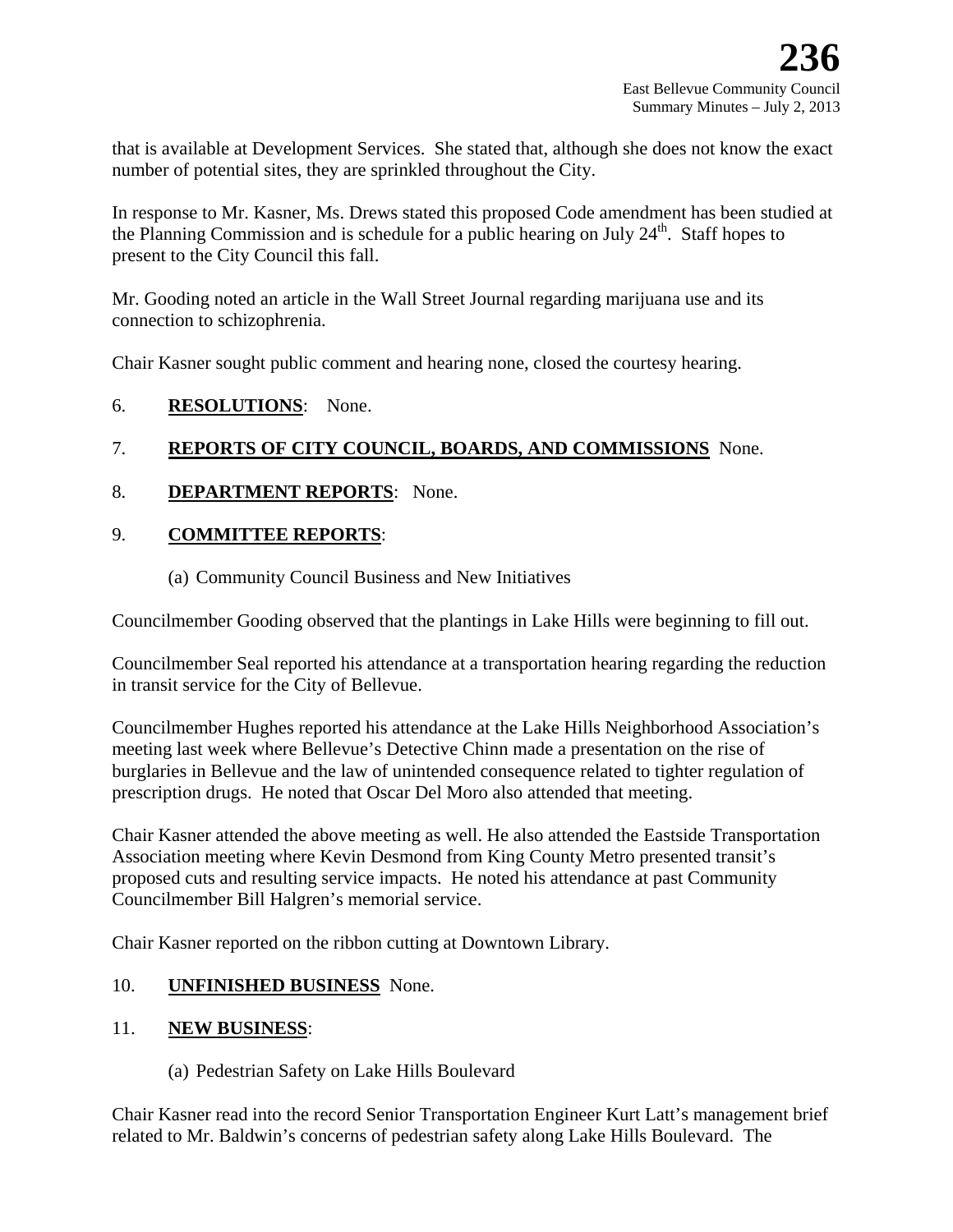East Bellevue Community Council Summary Minutes July 2, 2013

response noted existing conditions, planned trimming of overgrown vegetation and installation of supplemental crosswalk signage.

Mr. Hughes noted some common sense solutions that could be employed. For example, it would be very easy to place a small flag stand on each side of the crosswalk with red flags for pedestrian use to alert drivers that they are in the crosswalk. He stated this issue should be a priority.

David Pater, resident of Spiritwood, stated, as a bicycle rider, his experience with the dangers along Lake Hills Boulevard for cyclists.

Mr. Hughes read from Mr. Latt's management brief related to the misconception that motorists are required to yield to pedestrians waiting to cross at a marked crosswalk. RCW 46.61.235 only requires motorists to stop for a pedestrian while the pedestrian is within the crosswalk markings. It is the responsibility of the pedestrian not to step into a crosswalk where it does not afford a driver amply time to stop for them. He stated his belief that most pedestrians are unaware of this law.

Mr. Seal reported on several crossing on Lake Hills Boulevard that are dangerous including 154<sup>th</sup>. He noted traffic has increased, particularly during rush hours.

Chair Kasner suggested adding to a future agenda pedestrian safety throughout the area and get information to proactively talk about where there are problems.

Ms. Drews suggested contacting the Transportation Department, who has a really great Traffic Safety program.

Mr. Capron stated that at the crosswalk on Main Street at 144<sup>th</sup> there is a trail that goes around eastside of Sammamish High School with a button to push that alerts drivers with a flashing light that there are pedestrians in the crosswalk. He agreed that the addition of crosswalk flags on Lake Hills Boulevard is a great idea as an immediate interim solution.

Mr. Campbell suggested Karen Gonzales in the Transportation Department as a point of contact.

Mr. Gooding stated the big crosswalk as well as the one at  $154<sup>th</sup>$  are especially hazardous and in need of lighting similar to the lighting installed at  $156<sup>th</sup>$  just north of Crossroads.

Mr. Kasner suggested the City do some media outreach to make pedestrians and drivers aware of crosswalk hazards.

(b) Proliferation of Boarding Type Housing in Bellevue

Tom Campbell, Code Compliance, provided a staff overview and explained the handouts. He noted that boarding house cases reported in East Bellevue during the 2003/2004 timeframe (5) and those reported in the 2011/2012 timeframe (10) saw a significant increase. For the City overall that count went from 27 to 43. In Comparison, the number of boarding house complaints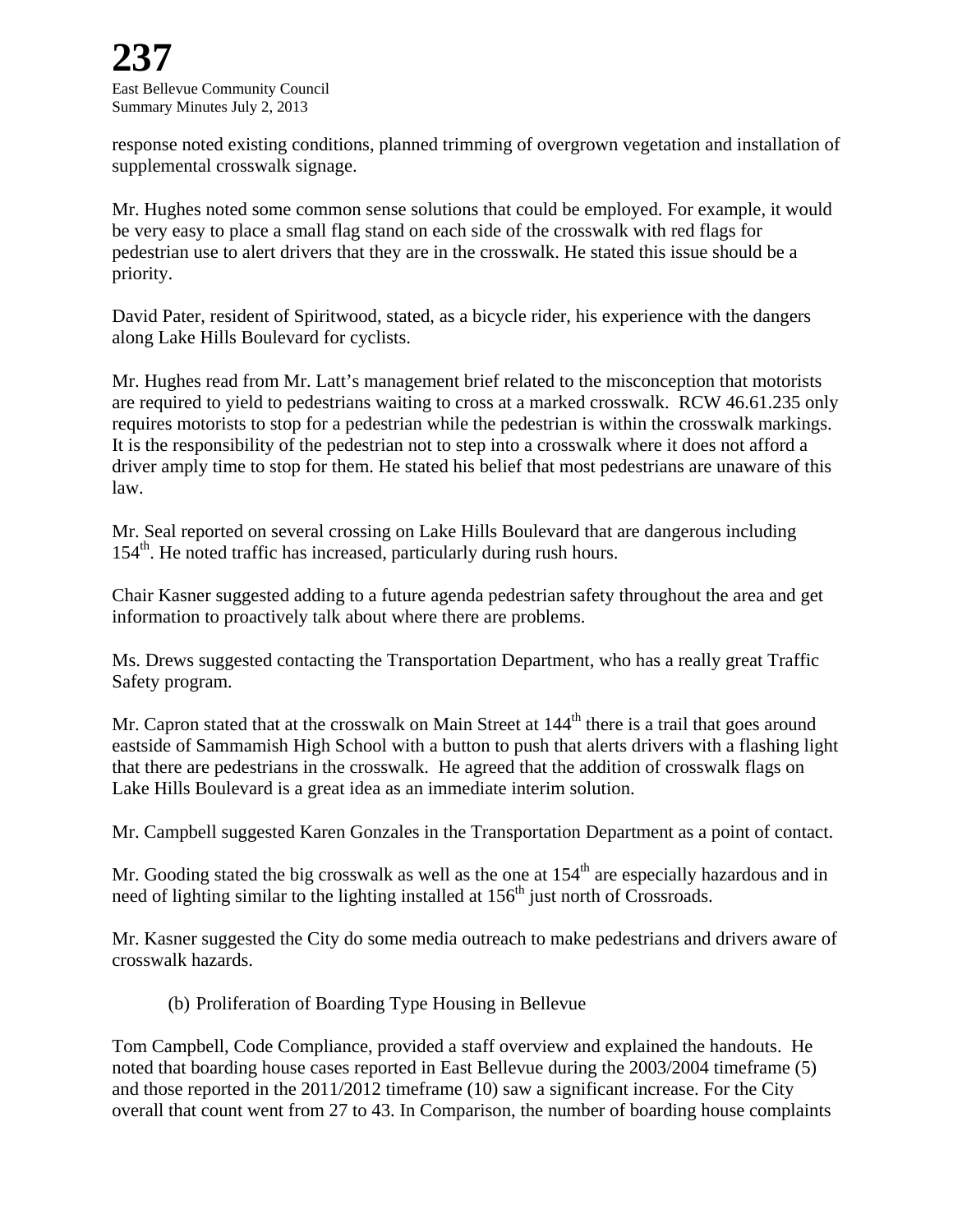in contrast to the total number of complaints received in a two year period is not significant, but, he noted, one problem rental house can adversely impact many of the surrounding households.

Mr. Campbell explained that staff was unable to get data sets to match boarding house cases but were able to map percent of renter occupied units in the census blocks. He reviewed the materials presented.

In response to Mr. Hughes, Ms. Drew explained that boarding houses are an allowed use in Bellevue. A boarding house is an owner occupied property in possession of a home occupation permit that rents up to two rooms with required parking space.

Continuing her response to Mr. Hughes, she stated, if the property is not owner occupied, the house can be rented to a family defined by Federal law consisting of up to six unrelated persons.

Julie Ellenhorn expanded on the definition to include up to six unrelated family units as well.

David Pater complimented city staff for reaching out to his community and working with them regarding their concerns. There are roughly 20 neighbors joined in their concern over the issue of boarding houses in Spiritwood. He stated his information that one individual developer owns all the areas depicted as purple on the map in the Spiritwood area. He described one of the properties in question as a three bedroom house redeveloped without permits to eight bedrooms. It has been advertised on Craig's List as rental of individual rooms for about \$500 per month. This same developer has implemented the same model up the street on 144<sup>th</sup> and is currently renting rooms to a number of college students. Mr. Pater stated the developer is creating a model in Spiritwood that is clearly targeted to an expanding college market. He reiterated his concern that this practice of renting rooms will change the character of his single family neighborhood.

Mr. Kasner noted Bellevue College's intention for the area of Sunset Ranch to construct dormitories within the next ten years.

Ms. Ellenhorn stated Neighborhood Outreach have met with the neighbors. Currently, the area is experiencing homes which appear to be converting to rental rooms for students. This use is allowed by Code and protected under the Federal Fair Housing Act.

The homes at issue are owned by a foreign corporation and the gentleman overseeing the unit conversions is their agent. The City is working with the agent and she believes the work is coming into compliance with any permitting issues that have arisen.

Mr. Campbell reported that on two of the properties the definition of boarding house and relating conditions will be permit conditions on those buildings. With respect to the ownership issue, there are at least four different limited liability corporations that are the owners on paper.

Ms. Ellenhorn stated staff is working in conjunction with Mediation staff to arrange a meeting of all parties involved.

Ms. Ellenhorn next reviewed some of the broader issues and compliance with the Federal Fair Housing Act.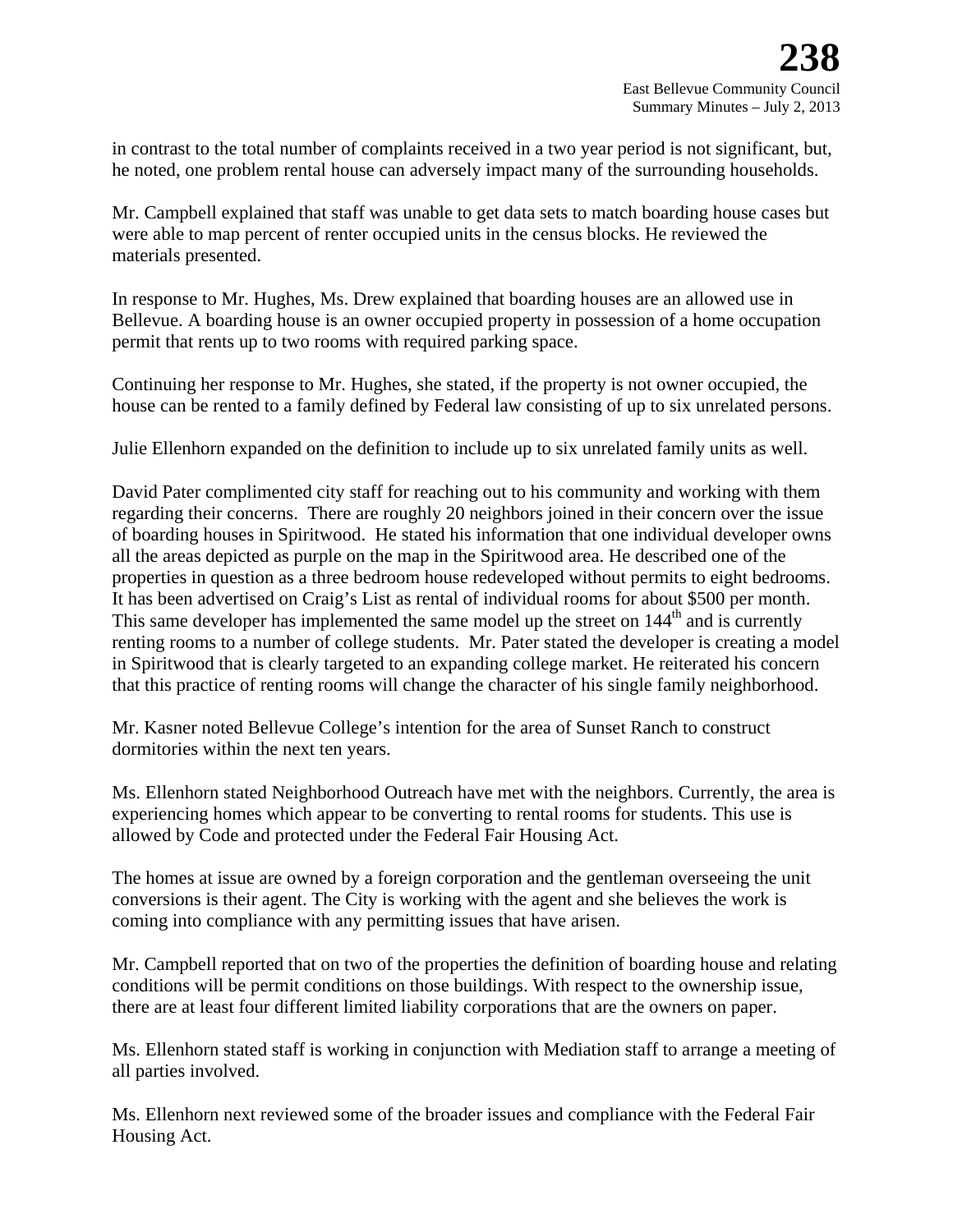Mr. Kasner stated without the proactivity of the neighborhoods, many of the permit violations would go undetected.

Ms. Drews stated a long term look at housing will be a part of the Comprehensive Plan update discussions currently being undertaken.

Mr. Boettiger stated there are monetary penalties for traffic infractions but questioned the consequences for obtaining a permit after the fact. He stated he would much rather chance doing the work and obtaining a permit only if caught.

Ms. Drews responded that approach makes the property owner vulnerable to civil penalties and fines. For example, the City has recently closed down three businesses that were illegally operating in land use zones that they should not have been and were made to move.

Mr. Clarke stated there should be some sort of steep fine for unpermitted work.

Mr. Campbell stated, under the civil violation section of the Code, if there is a preponderance of evidence that a violation occurred, there is a monetary penalty per day cumulative until the violation is corrected. City Council has directed that the City follow a policy of voluntary compliance so that property owners are given every opportunity to make the necessary corrections. The objective is a property that is in accordance with the building code and land use code.

Mr. Pater stated the developer in question in his neighborhood has had multiple violations. There is a pattern here that deserves scrutiny. He stated there are many examples of code in other cities experiencing the same influx of boarding type houses that Bellevue can look to.

Ms. Ellenhorn explained other areas staff is currently researching, including work done in Seattle related to the registration of rental properties and landlord education. Primarily, at this point, staff is working with the neighbors and property developer to make sure everyone can live together.

Discussion continued with staff and audience members.

Ms. Drews responded to Mr. Seal, stating Bellevue has adopted the Washington State Uniform Building Code. A jurisdiction is allowed to amend the state's code but cannot make it any less stringent.

Ms. Drews stated she had met with Carol Helland regarding this issue and that City Council requested additional information from staff to be discussed at their July 15, 2013 meeting. She encouraged interested parties to attend that meeting and provide input during the public comment portion of the meeting.

Mr. Hughes stated he has worked 25 years in the investment business and explained what he sees going on across the country. During the recent housing slump, limited liability companies have